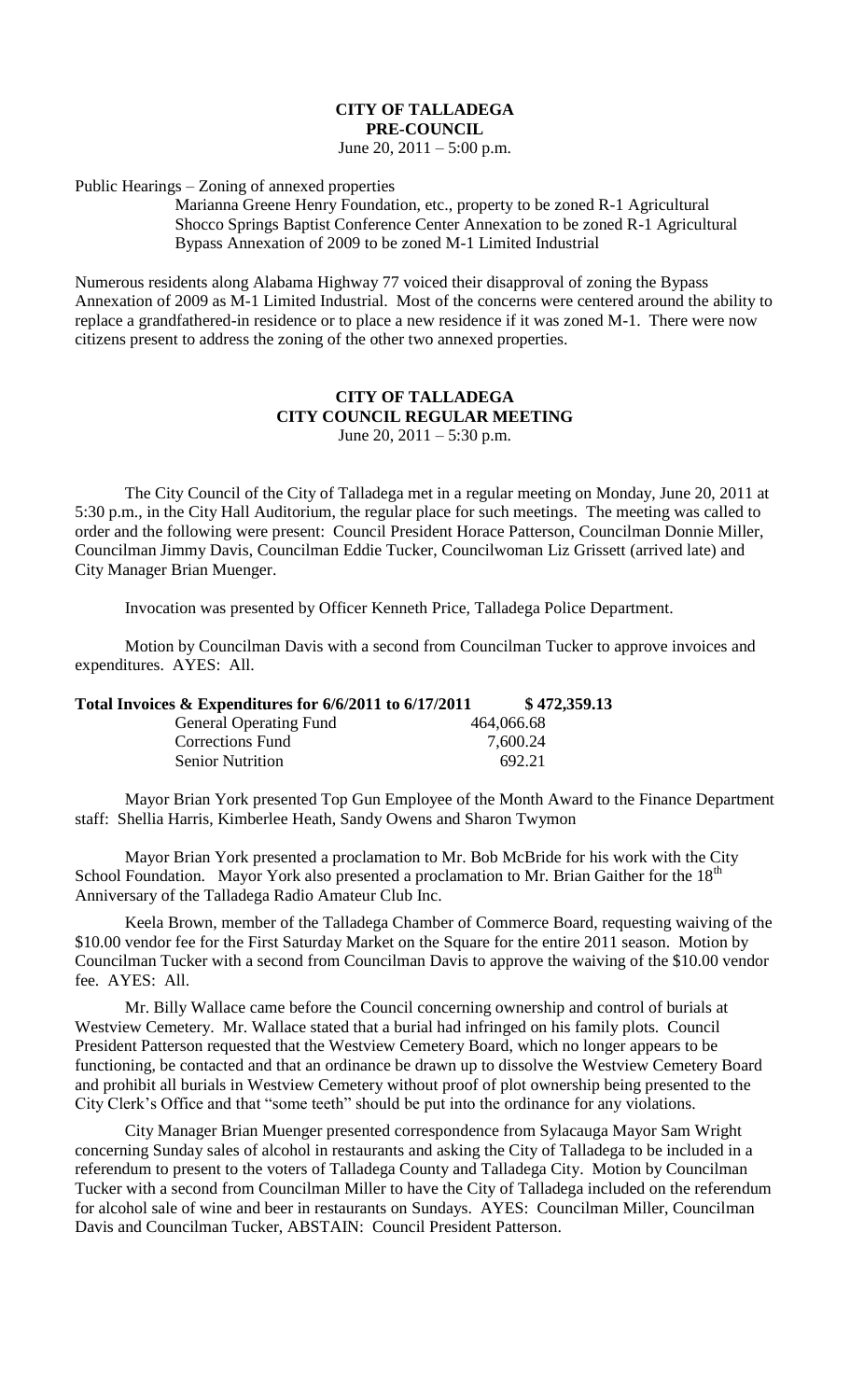City Clerk Beth Cheeks presented correspondence from the Department of Revenue requesting nominations for the Talladega County Board of Equalization. There are also vacancies on the Historic Preservation Commission and the Cheaha Mental Health Board. All vacancies are to be advertised.

Council President Patterson indicated that he had received a petition from the residents of Pearl Street for speedbumps and that their requested would be investigated and addressed at a later time.

**Resolution #2240** approval of contract with Insite Engineering to perform an analysis of both the Pope Hill Park and the Avenue H detention ponds for a total cost of \$20,850 (**tabled from previous meeting)**

Motion by Councilman Tucker with a second from Councilman Davis to approve Resolution #2240. Roll Call. AYES: Council President Patterson, Councilman Davis, Councilman Tucker, NAY: Councilman Miller.

**Resolution #2241** approval of contract with Insite Engineering to perform an Inflow and Infiltration (I&I) Study of the Avenue H area for a cost of \$93,220. (**tabled from previous meeting)**

Motion by Councilman Tucker with a second from Councilman Davis to approve Resolution #2241. Roll Call. AYES: Council President Patterson, Councilman Davis, Councilman Tucker, NAY: Councilman Miller.

**Resolution #2262** to approve a contract with Terry Hogge Electric of Talladega for the Edythe Sims Lighting Upgrade and Soccer Field Pole Replacement per bid specifications for a total cost of \$113,333.

Motion by Councilman Tucker with a second from Councilman Davis to approve Resolution #2262. Roll Call. AYES: All.

**Resolution #2263** to approve the Inter-Local Agreement with Talladega County to divide possible grant funds from the 2011 Byrne Justice Grant with 60% for Talladega City and 40% for Talladega County.

Motion by Councilman Tucker with a second from Councilman Miller to approve Resolution #2263. Roll Call. AYES: All.

**Ordinance #1693** zoning of property annexed into the Talladega City Limits through Legislature of State of Alabama fully described in HB#921, approved by Governor Riley on May 20, 2009, as M-1 Limited Industrial Zoning District.

Motion by Councilman Tucker with a second from Councilman Davis for immediate consideration of Ordinance #1693. Roll Call. AYES: Councilman Davis, Councilman Tucker and Council President Patterson. NAY: Councilman Miller

**Ordinance #1694** zoning of property annexed into the Talladega City Limits in August 2000 by petition by the Greene family as R-1 Agricultural Zoning District.

**Ordinance #1695** zoning of property annexed into the Talladega City Limits in September 2010 by petition by Shocco Springs Baptist Conference Center as R-1 Agricultural Zoning District. Motion by Councilman Davis with a second from Councilman Miller for immediate consideration of Ordinances #1694 and #1695. Roll Call. AYES: All.

 Motion by Councilman Tucker with a second from Councilman Davis for reading of the heading only of Ordinances #1694 and #1695. Roll Call. AYES: All.

AN ORDINANCE AMENDING ORDINANCE NO. 1120, AS AMENDED BY ORDINANCES HERETOFORE ADOPTED, SAID ORDINANCE, AND THE AMENDMENTS RELATED THERETO, BEING ENTITLED "TALLADEGA, ALABAMA, ZONING ORDINANCE", AS FOLLOWS, AND IN NO OTHER PARTICULARS;

Motion by Councilman Tucker with a second from Councilman Davis for adoption of Ordinances #1694 and #1695. Roll Call. AYES: All.

Motion by Councilman Davis with a second by Councilman Miller to approve invoices and expenditures for the Water Department. AYES: Council President Patterson, Councilman Davis, and Councilman Miller; NAY: Councilman Tucker.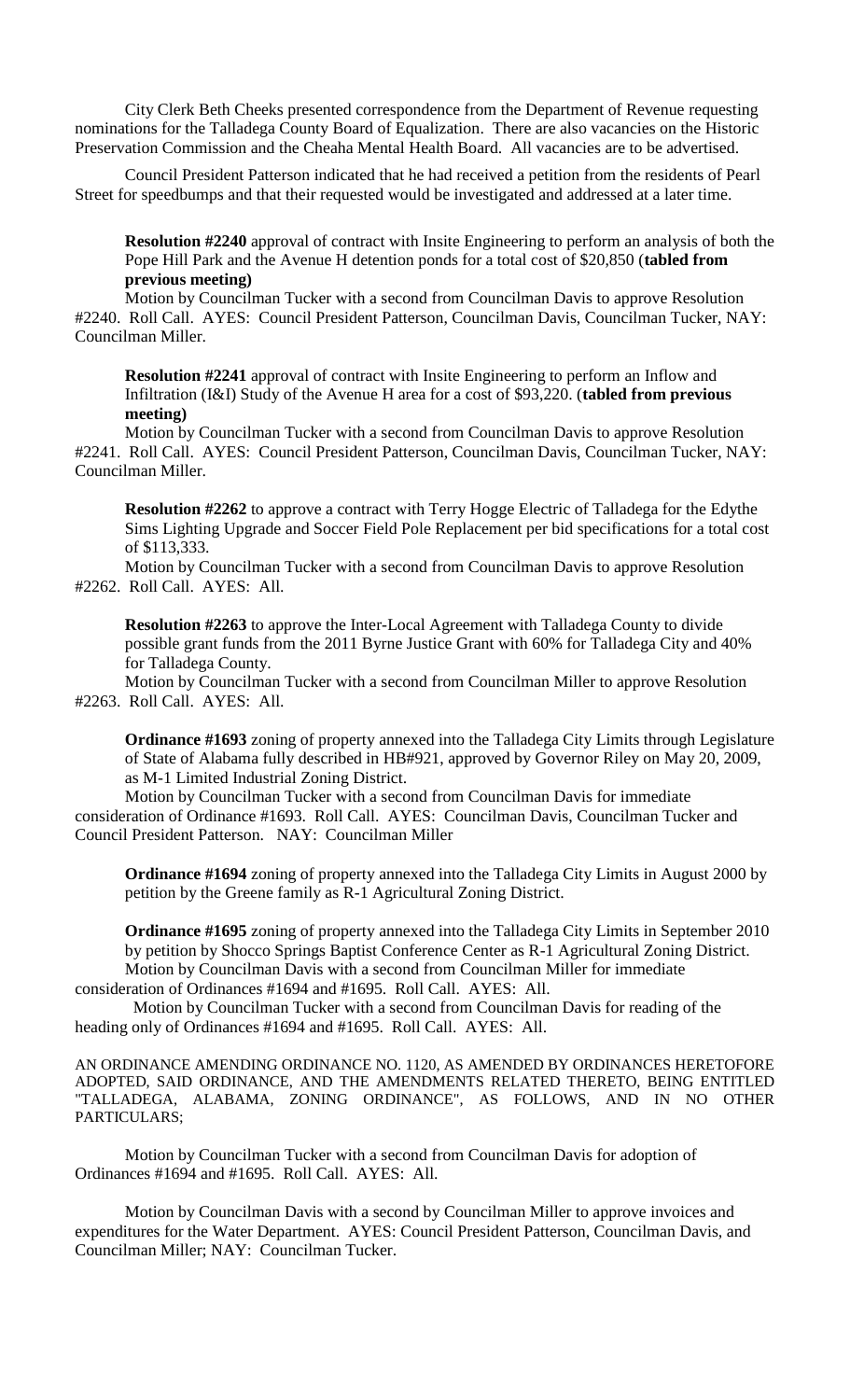| Water Department Expenditures for 5/1/11 to 5/19/2011 |            |
|-------------------------------------------------------|------------|
| General Fund                                          | 304,911.35 |
| Bond                                                  | 22,217.80  |

**Water Department Expenditures for 5/1/11 to 5/19/2011 \$ 327,129.15**

City Clerk Beth Cheeks commented on the success of the City's E-Recycling Day (June 11, 2011) with about 3.5 tons of electronic devices that were recycled instead of going to the landfill.

City Manager Brian Muenger read the following memo into the record concerning the City's Water Leak crisis:

"As I continue to review the City's response to the water leak that plagued the City between June 4, 2011 and June 11, 2011, I feel it is important to update the Council as to the cost associated with this instance, as well as provide recommendations for how to improve the City's response should any future emergencies of this nature occur.

The cost of the response necessitated by this emergency is significant. As indicated in previous briefings, manpower from every City department was utilized to perform various tasks. While Water & Sewer crews diligently sought out the source of the issue, employees from Public Works, Community Appearance, Police, and Fire all contributed in distributing bottled water, pumping water to the local hospital, and providing traffic control in needed areas. …. This cost, totaling \$114,892.36 represents the costs associated to date, although some incidental expenses may not be contained therein.

Although this is an immense total it should be noted that a great deal of volunteer labor was contributed during this effort. Much of the bottled water that was distributed to the populace was donated by the Emergency Management Agencies (EMA's) of nearby Counties, as well as the State EMA and church groups. Without these contributions the \$26,194.56 cost associated with water purchase would have been 3-4 times as high. …

A number of difficulties led to the prolonged nature of this event, the most notable of which is that the water from the broken main was flowing directly into the ground, with no visible indication of an issue at the surface. It was only through the use of audio devices that the Water & Sewer staff was able to identify the source. Although this leak in particular was irregular in both its size and type, there are still a variety of things that could have lessened the impact of the issue;

- Mapping During the process of locating this issue crews were frequently using maps as much as 50 years old. As would be expected, numerous inaccuracies were noted. Mapping is listed as an action item from the recent bond issue and a proposal has been in the development process for several months. I expect to have it ready for Council approval within the next 6 to 8 weeks.
- Additional Water Storage Although the City currently has two large storage tanks in operation, there also exist two concrete tanks in the Brecon area which are not in service. These were removed from service due to issues related to maintaining sufficient water levels in the tanks. I believe this issue should be researched to allow these tanks to be placed back into service.
- Line Replacement Line replacement should continue to be a priority for the Water & Sewer Department. Funding for this has been earmarked within the most recent bond issue.
- Improved Communication with the Public Throughout this situation the City attempted to put out a steady stream of information, using both the City website and traditional media outlets. In addition to these mediums I have made establishing direct lines of contact a priority, with the likely path of action being the setup of an automatic dialer system.
- Installation of a Water & Sewer Superintendent Since the approval of this job description by the City Council this position has been advertised twice with no success. The primary hindrance in the interest of most candidates has been the salary range, which does not comport the level of experience and education w are seeking. AS we continue to move forward in the rehabilitation of the system the importance of having a water and sewer professional managing the day to day operations and assisting with shaping our rehabilitation plans is paramount. I plan to readvertise this position and research the possibility of employing a Superintendent on a contract basis.

It is my belief that with continued efforts in these regards the City's water and sewer system will progress, both improving our ability to respond to emergencies and also lessening the likelihood of them occurring."

Council President Patterson commented that Mr. Muenger had shown outstanding leadership during this crisis.

Motion for adjournment from Councilman Miller.